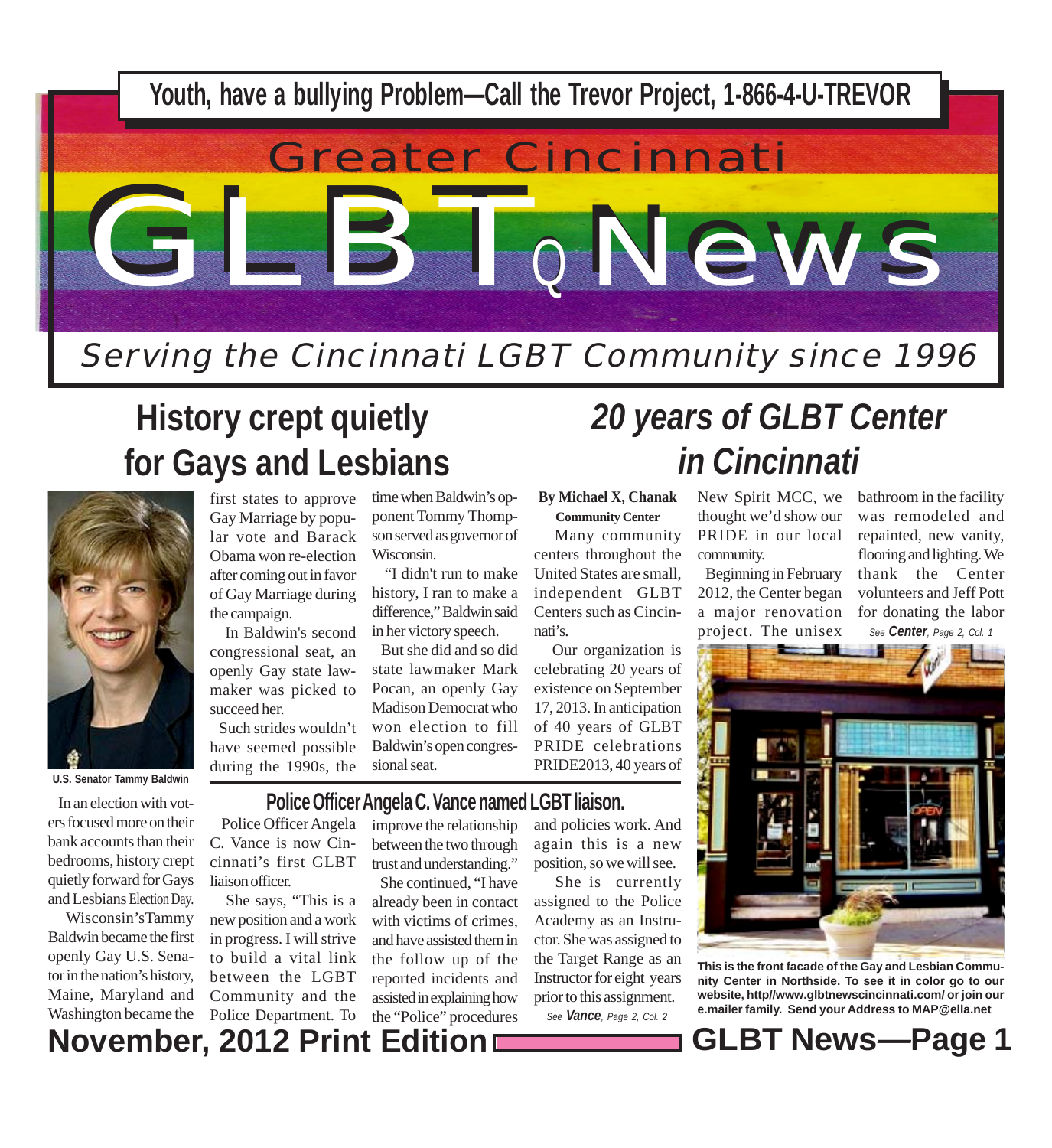### **Page 2—GLBT NEWS November 2012 Print Edition**

and the love. *Center—from Page 1*

 Then, beginning in August (*after a few months of debating color, samples and such*), the Center Volunteers lead by Jeff Pott, scraped, sanded, repainted the main area and installed new lighting and completed the job with a new commercial carpet and pad.

 Since we have been tenants at 4119 Hamilton Ave for 13 years, it was time to replace our exterior door signage and overhead sign. These were updated to display our new center logo. Finally, our landlord, United Reliance, has repainted the entire front

of the building housing the Center. This is makes the Center more visible from the street and is consistent with the improvements made by neighboring businesses.

*Vance—from Page 1*

 She started her career in District 3, was then transferred to District 4 and became a Neighborhood Officer assigned to Walnut Hills.

 She is also a member of the Police Department's Tactical Team (*SWAT*). "I am one of the guys. My sexuality has nothing to do with it!" she said.

 When asked how she came out in the Police Department she said,

**Greater Cincinnati GLBT News**

"Well, Officers would ask me or hint to my sexuality and I never denied it!!! So the police department kinda brought me out."

 And, she was Bullied. Outside of the Police Department she does not participate in ay GLBT activities,

 Vance lives in the City of Reading

 She said, "I look forward to getting involved in the LGBT Community and to meet as many of the LGBT residents as I can!!!"

 Police Chief James Craig followed the lead of other large cities in appointing Vance, a 21 year veteran of the force as liaison..

### ISQCCBE's exciting events

 ISQCCBE is still marching on and we got some exciting events planned out for you!

**ISQCCBE** (*The Court*) By Brooklyn Steele-Tate Here are few of our upcoming fundraisers. Remember all the money Y O U

donate goes to these charities. The ISQCCBE is not paid for anything they do for the community. So dig deep and dig often!

**Sunday November 11** Christmas Under the Covers CD Release Party at The Cabaret. Will Reed is releasing his newest CD in time for the Holidays and the money raised will help to benefit the Cincinnati Kidney Foundation. Doors open at 6 p.m. **Friday November 16** is the Toyland Show at

Shooters to benefit the

### What you have missed?

 If you have not been to our website or if you are not on our e.mailer list here are some of the stories you have missed during the last three weeks in our Weekly Editions!

- $\nabla$  GOP VP nominee upholds hate of Gays
- $\nabla$  Marriage equality holds Cincinnati rally
- $\nabla$  Parents and coming out
- $\nabla$  What happens to DOMA if Romney wins?
- $\nabla$  Mayor Bloomberg endorses Obama
- $\nabla$  14 GLBT staff on Obama team
- Send your e.mail address to *MAP@ella.net* to join our e.mailer *http://www.glbtnewscincinnati.com*

Angel Fund of Northern KY. Showtime 11:30 p.m.

*Listen to us on Alternating Currents on Saturday November 17. 3 p.m. – 5 p.m.* Harrison Jones will be hosting his

Annual

**Thanksgiving** Show on Sunday November 18 at Shooters. Plenty of food at 6 p.m. and the show will start at 7 p.m. Roberta Bigg is hosting

a show at Shooters for GLSEN of Greater Cincinnati on Friday November 23.

 Miss Leftover Pageant is being held at The C&D Bar on Saturday November 24 and you must like desserts to compete! The games begin at 10 p.m.

 Our annual Wreath Auction will be held at Below Zero on November 25 at 6:30 p.m. and on November 30 we will be doing a bar tour

and selling ornaments. Meet us at Shooters at 9:30 for the kick-off! Saturday December 1 is World AIDS Day and Caracole House is hosting a fundraiser at

Below Zero at 7 p.m. Everlasting Flame Weekend kicks off on December 7 at Old Street Saloon, Saturday December 9 at 701 and Rosie's Tavern and Shooters on Sunday December 8. This weekend goes to the residents at Caracole House to buy their Christmas. So until next time! Brooklyn

Same sex marriage rejected 32 times

Thirty-two times.

 That's how often voters across the country had rejected measures to legalize same-sex marriage when the issue was put before them. Losing had become so routine that many Gay Activists couldn't believe polls predicting success Tuesday in Maryland, Maine and Washington state.

 But voters approved ballot measures in all three states, and rejected a proposed amendment to Minnesota's Constitution that would have forbidden same-sex marriage.

*See 32, Page 5, Col. 1*

 This Newspaper is supported entirely by income from our Advertisers. Editorials/Opinions are the opinions of the writer or organization and the publisher assumes responsibility only for Editorials, Opinions or Commentary written by the publisher or editor(s). Views expressed in Organizational or Independent columns or in Letters to the Editor are those of the organizations or writers.

**GLBT News and UPDATE, Worley Rodehaver and , Michael X. Chanak are on Facebook**

"Always be yourself," **from** *Billy Elliot*

"Hatred and bitterness can never cure the disease, only love can do that." **Martin Luther King**

**MAP ublications, 1727 Highland, Cincinnati, OH 45202, 513-241-7539**

**e.mail***—map@ella.net* **web***—http:/www.glbtnewscincinnati.com*

is published monthly in Cincinnati, Ohio.

**Publisher/Editor—Worley Rodehaver; Associate Editor—Michael X. Chanak Transportation—Joe Wilks Contributors— Tedd Good and Nate Wessel**

 This Newspaper is distributed FREE at Advertisers' locations, through community organizations and other outlets. The publisher assumes no responsibility for content, accuracy or validity of Advertising.

**Contents © GLBT News, 2012** Vol. 16, November 2012 Print Edition,



**Paul Delph**

#### **This publication is dedicated to those who have or have died from AIDS or Hate Crimes**

It is our goal to record the positive contributions **GLBT** people make to their community and the local community at large. While AIDS and Hate CRIMES are certainly not positive things, we seek to draw the positive from the negative. We hold up Paul Delph and Matthew Shepard and their families as models of how human beings should or could react to each other and how families should support loved ones whose lives are not in the box right wing religious zealots want them in. Delph, a multi-talented Cincinnatian, died

of AIDS in 1996. His mother shut down her business to care for him. Shepard died in 1998, victim of a hate Crime and his mother worked for years to get passed a national Hate Crimes Bill, which is now law.

**Matthew Shepard**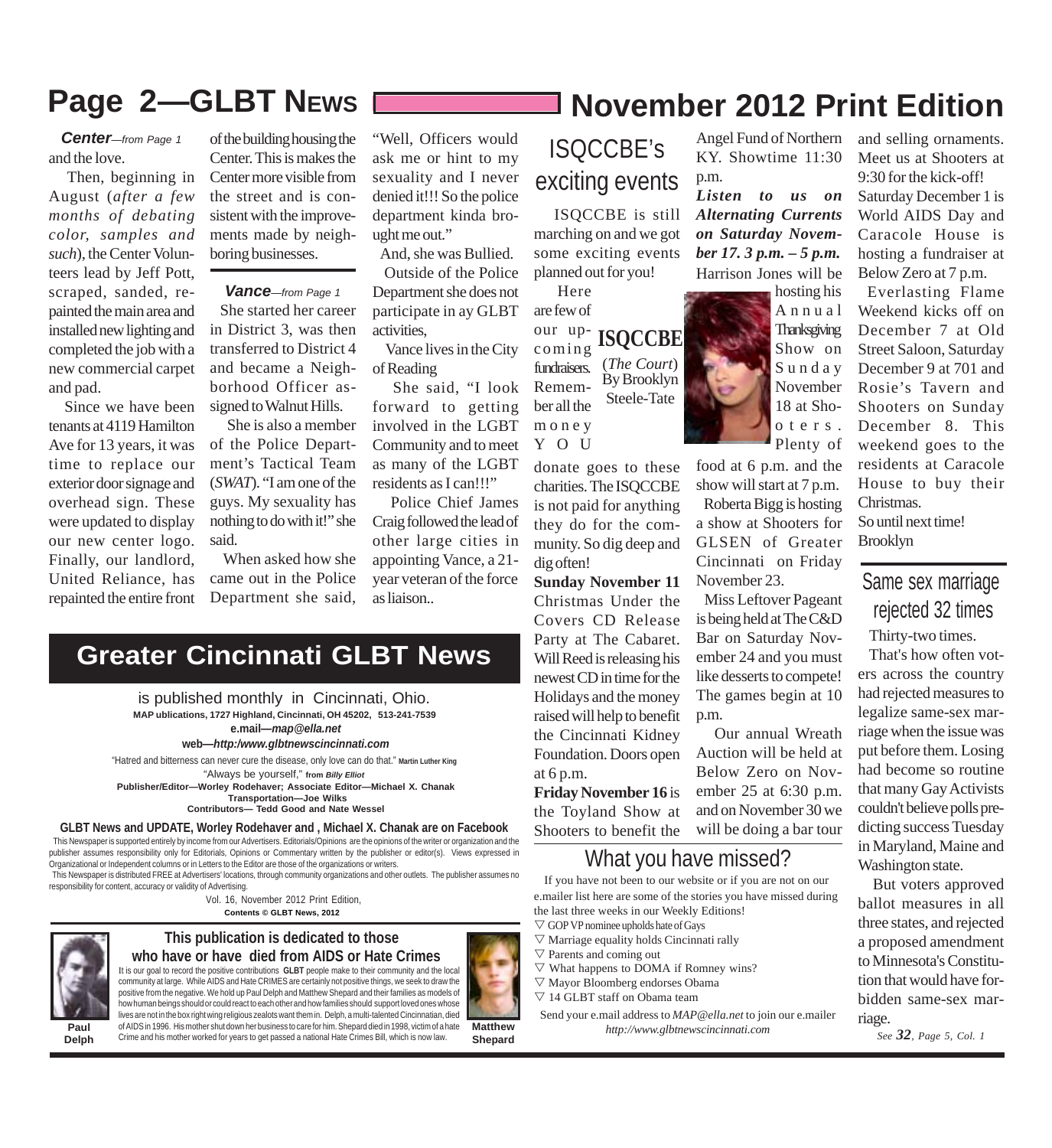## **November, 2012 Print Edition GLBT News***—***Page 3**

### PFLAG, an Advocate this is complete we for LGBT people

 Parents Families Friends of Lesbians and Gays (*PFLAG*) is a not

families and their children. Our meetings are held every 2nd Tuesday of the month at the Mt Auburn Presbytarian Church located at 103 William

 Our meetings are 100 percent confidential and

 We have a social hour from  $7 p.m. - 7:30 p.m.$ with light refreshments and socializing. At 7:30 we converge in a large circle and introduce ourselves and at this point you can say as much or as little as you like. Once

for profit organization that helps to educate and advocate for LGBT

Howard Taft.

are open to all.



usually have a guest who speaks on a subject our group needs information on. We have speakers from local churches, GLSEN,

PFLAG **By Michael Cotrell president** transgender issues, equality issues etc. We

then take a short break to socialize a little more before gathering into smaller groups of about 5-6 people. This is a time for people to get more indepth answers for their questions. We usually end the meetings around 9:30 p.m.

 PFLAG Cincinnati also has an educational library and literature which is free to those who need it. We have literature on almost any topic you will need. PFLAG is a designated charity of the ISQCCBE *See PFLAG, Page 5, Col. 3*

 Cincinnati's LGBT youth group, reborn and reinvented under GLSEN Greater Cincinnati, turns one year old this month.

 The group started last November after months of planning with two part-time facilitators and a weekly meeting schedule. So far it's been a great success.

 The youth group was created by GLSEN Greater Cincinnati after the Cincinnati Youth Group (*CYG*), a youth group that had been operating for more than a decade, had lapsed for several years due to lack of volunteer leadership.

 Since it's November launch, the youth group has seen about 70 different young people come through the doors, and averaged 12 youth at each meeting, though the average is closer to 20 in recent months. Youth have come from more than 20 different local high schools.

*GLSEN Greater Cincinnati Youth Group one year old*

 Says co-facilitator Kyle, "It's been an exciting and rewarding process to get the Youth Group off the ground and this year has been full of



success, and support". One youth, identified as a 14 year old Lesbian says of the group, "Youth group has helped me to become comfortable with my sexuality. I've also made awesome friendships. People should come to youth group because everyone is so nice and accepting. It's a space where you can totally be yourself."

"We look forward to

the continued success and growth of the Youth Group for many years to come!" says Kyle.

 The group meets every Sunday from 3 to 5:30 p.m. at Mt. Auburn Presbyterian, 103 Willaim Howard Taft Road. For more information, visit *glsencincinnati.org/youthgroup*

> GLBT News



# **Scott E. Knox**

**ATTORNEY AT LAW**

General Practice including: Probate—Wills/Powers of Attorney Disability (Social Security/SSI/Disability Insurance) Lesbian/Gay/Transgender Legal Issues HIV Legal Issues

**Honored as one of** *Lawyers Weekly USA's* **Attorneys of the Year for 2002**

**13 E. Court St., Suite 300, Cincinnati, OH 45202 Tel: 513-241-3800 FAX: 513-241-4032 e.mail:** *sknox@choice.net*

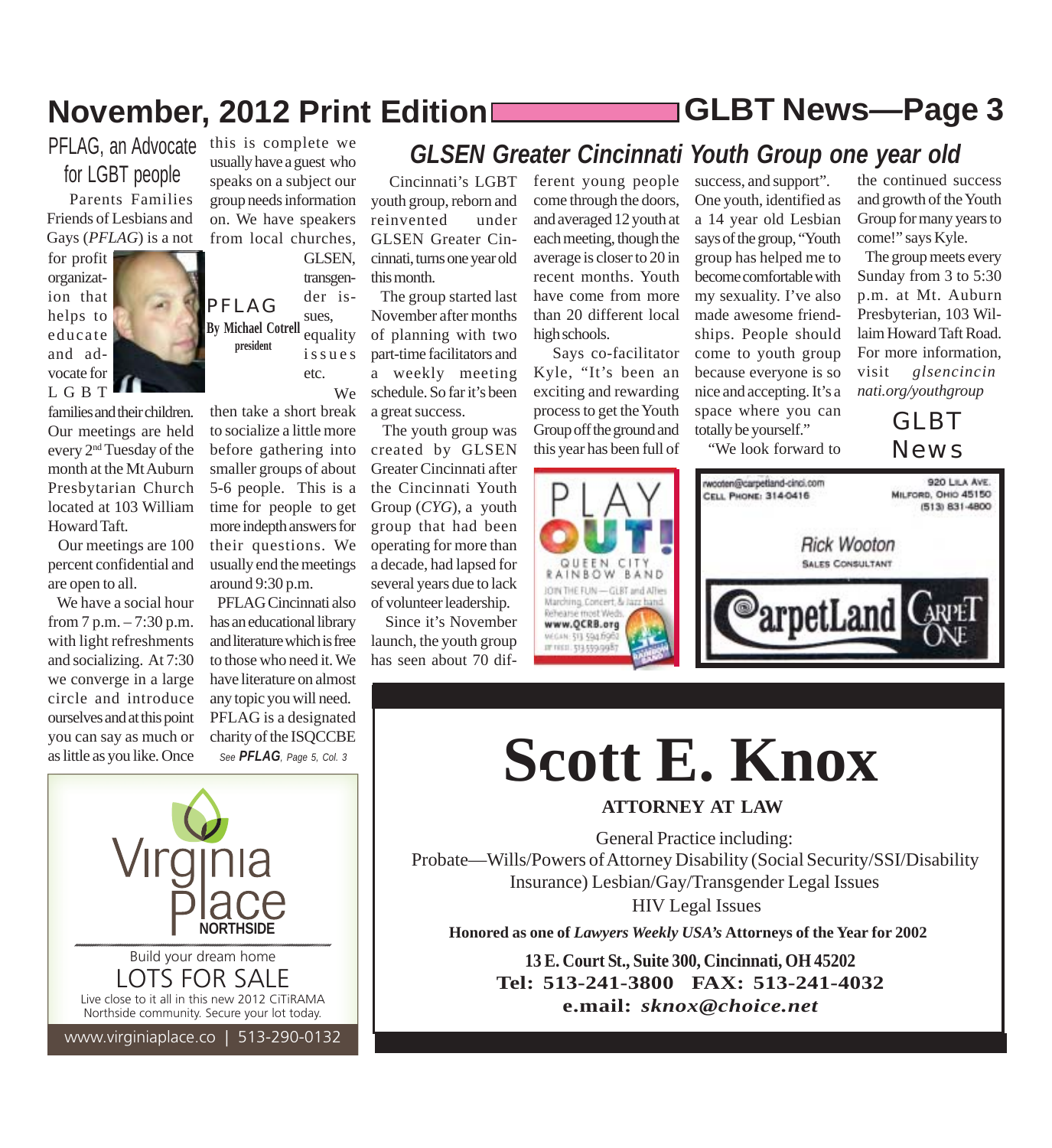### **Page 4—GLBT NEWS November 2012 Print Edition**

### **Not like other Gays**

 I recently heard( ) that my boyfriend and I "aren't like most Gays".

 This of course prompted me to ask my interlocutor what they



meant. Just how do we stand apart from hundreds of millions of

people we've never met? They made a fumbling reply of some sort, but whatever it was, you get my point. It was an unintentionally backhanded compliment. "You're not like the negative stereotype I have of people like you!"





Why thank you. No we're not.

 Most of the people subject to the stereotype aren't either. I inevitably hear this a few times a

Nate **By Nate Wessel** year from other Gay men. They're on my side. They're "like me", an out-

sider in what they perceive to be our community.

 Can we just stop perpetuating the myth? Gay men aren't lisping, airheads intent on shoes and sex. If a straight person said as much, I'd want to sock them. When a Gay man says it, they make me sorry for them. Some people are too quick to find fault, way too quick to give up on their own folks. If you were looking for it, I could fit the stereotype too: I'm a young white guy with unearned money in the bank and shoes worth more than a month's groceries. I make my own clothes and live Downtown where I have unprotected sex in my apartment. I see musicals on stage and go to Manhattan three times a year. I know a lot of people who work in show business and every word of Cher's Believe album. Someone who is

looking for these things will find them quickly. If they don't keep looking though, they won't find more. And they'll be one of those people who only hangs out with straight people and wonders why they can't find a boyfriend. That's my dating advice for today. It only applies to a few people, but for them, I think it's critically important.

### **i** HAPPY DAYS AT TITLE WAVES **i HAIRCUTS JUST \$10.00 EVERYDAY!!**

Call for an appointment — 859-261-3650 *"I do your haircut the way you like it" Allen* 1008 Lee Street, opposite Yadda Club — Covington, KY

### **Celebrating 20 years on Lee Street**



**Allen Messer**

 Allen Messer is celebrating 20 years as a barber/master designer in Covington by offering \$10 haircuts.

 His shop was at 9th and Main for 19 yesrs then he moved to 1008 Lee Street just off Pike Street (*opposite Yadda Club*) where he lives up-

#### stairs. His clientel includes both men and women and he offers perms, shampoos, does color and highlights and has tanning beds.

 At 60 years old he keeps a heavy schedule open seven days a week.

 He was doing \$10 haircuts on Wednesday but decided to offer them every day as part of his 20 year celebration.

 His actual 20th Anniversary date was August 20th.

 Messer has been a barber 34 years. He attended Vogue College

and finished at Covington Barber College then Covington Beauty College.

 It took 1,800 hours to complete college.

 He recommends that people call in before coming for any of his services.

 He has customers who have been coming to his shop for 30 years.

 Prior to being in nCovington he was at a shop on Buttermilke Pike.

 His hours are Monday through Friday 11-6; Saturdays, 11-5 and Sundays, 12-4.

 His is a family-friendly shop.

### Colorado Speaker first Gay in history

 Jubilant Democrats nominated Mark Ferrandino as speaker of the House, the first time in Colorado history an openly Gay lawmaker has presided over the chamber.

 In the history of the position, no leader has acknowledged being Gay.

 Democrats took back the majority in the House after Election day.

#### **GLBT News**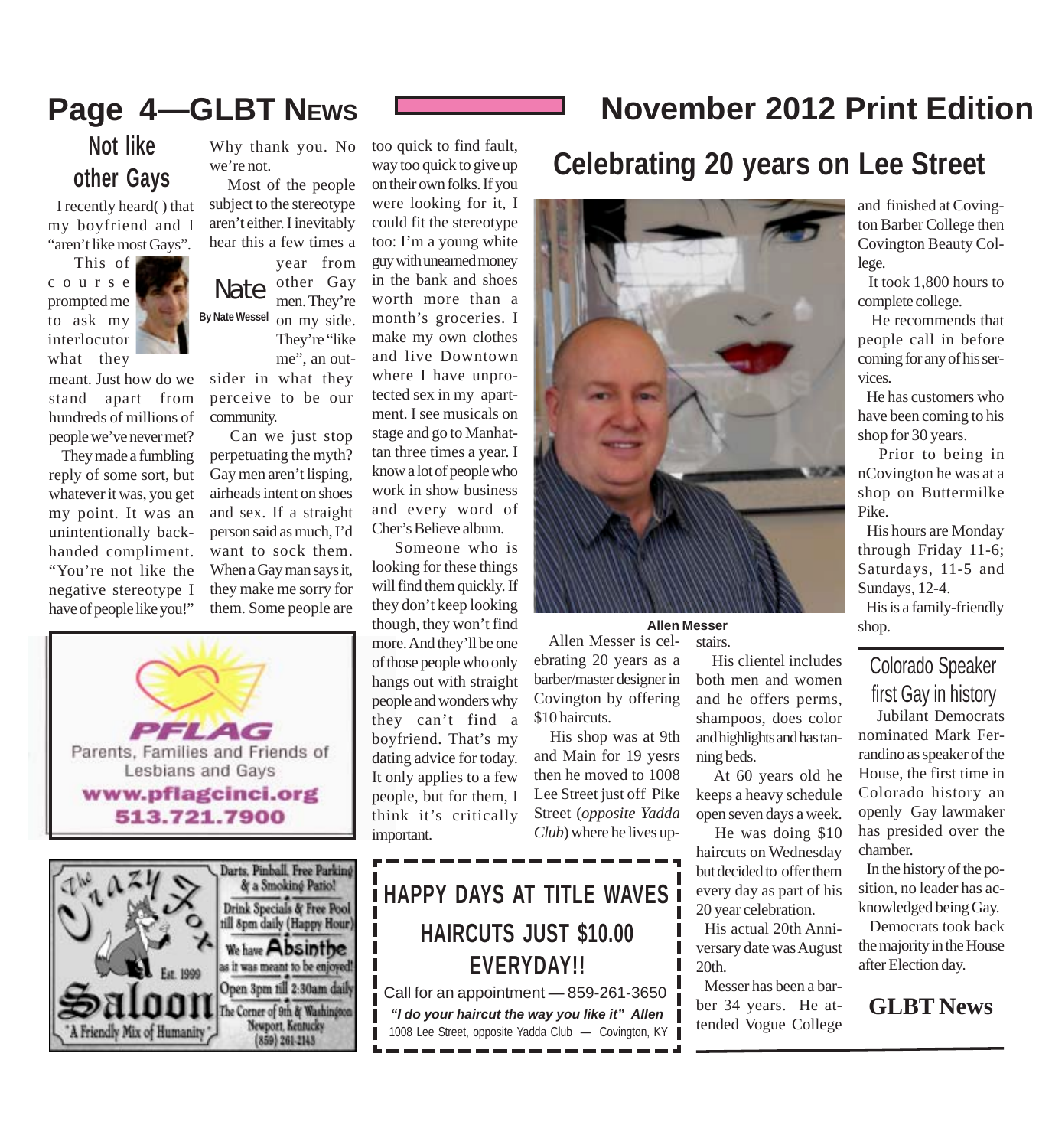### **November 2012 Print Edition GLBT News***—***Page 5**

Combined with the victory in Wisconsin of Tammy Baldwin, the first openly Gay U.S. Senator-elect in the nation, and voters sending a record six Lesbian and Gay members to the House, Tuesday was one of the most important political days ever for the Lesbian, Gay, Bisexual and Transgender community. *32—from Page 2*

 "Not only did we turn a corner, but we headed down the highway at breakneck speed," said Kate Kendell, executive director of the National Center for Lesbian Rights in San Francisco. "We

didn't just pick off one or two races. We ran the table, and showed people that America is changing its attitude."

 Among those elected Tuesday was Mark Takano, an Asian American Democrat who will represent California's 41st Congressional District in Riverside.

 The election may have an additional impact - in the courts and on future ballot measures. Supporters of same-sex marriage hope the results will inspire the U.S. Supreme Court to decide favorably on Gay Rights issues that could come before it.

See What Everyone Is Talking About

**There's A New Sherrif In Town** 

and we use the money raised by the ISQCCBE to support our scholarship fund given to high school and graduate students involved in the LGBT Community. We are always accepting of donations for our scholarship fund, so if you are interested in helping us help kids go to college please consider donating to PFLAG of Greater Cincinnati. *PFLAG—from Page 3*

Check out our website at *www.pflagcinci.org* or our facebook page at PFLAG Cincinnati. Look for our Annual State Conference updates coming soon!

New

#### . **Classifieds**

#### **Share**

House to share, Madisonville,  $$500 a month +$ utilities, Must be open minded

513-509-4724

### **For Rent**

1- or 2-bedroom, 1 bath apartment. Fresh rehab, newer appliances, Ikea kitchen. Short walk to Northside business district. Large, bright rooms; central a/c; dishwasher; balcony; coin washer/dryer in building, basement storage. First floor available \$700/ month includes heat. Pet O.K. with pet deposit. Call Tim @ 520-7112 for appointment.

### **Ad sales**

This newspaper seeks Ad representative. Tell us why you would like to selll for a GLBT publication—*MAP@ella.net*

### **Classified Ads**

 Four words (*chracters*) 50 cents. No minimum, no maximum, will run for one month including weekly. Send check or money order to Rodehaver, 1727 Highland, Cincinnati, Oh 45202

**Did you not know this newspaper is here?**







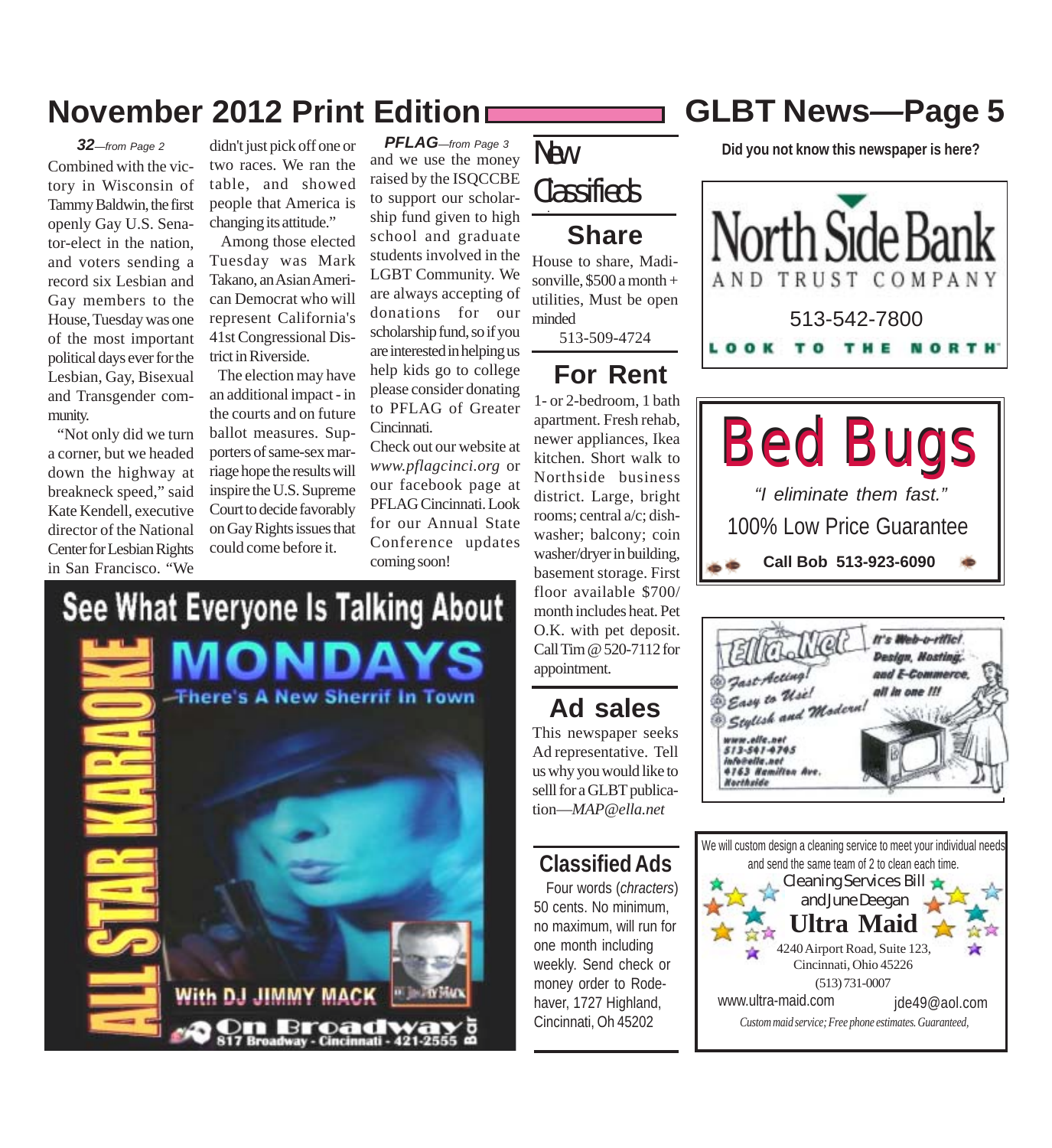Page 6-GLBT NEws

**November 2012 Print Edition**

#### Our Faith Too!  $\mathbb{P}$  $\mathsf{C}\star$

### Not a blank space I had a large family, now I am an orphan





#### 65 EAST HOLLISTER STREET . CINCINNATI<br>FORMINISTIN:COM/45219COS - 513.241.1870



#### **By Karen Allen**

n't pretend anymore. In one afternoon of conversation I went from having a large family to becoming an

orphan.

 Twenty years later my chest still feels like I'm smoth-

 1992 was the year I decided I could- Jesus told the story of a man who had two sons. One day the younger of

**Allen** the two told his father that he wished to have his share of the inheritance immediately. The father gave

it to him and the son left for a distant land where it didn't take him long to blow it all on wine, women, and song.

 When the money ran out and all of his new friends disappeared, he had to take a job slopping pigs.

 When his hunger reached the point that he would have gladly eaten the pig feed he decided to go to his father and ask to be hired as a laborer. After what he'd done he didn't even consider that forgiveness could be a possibility.

When he was still a

metropolitan community church

Loving All,

**Liberating Spirits,** 

**Creating Peace,** 

**Through Christ.** 

**Journeying Together,** 

ew Spirit

saw him coming he ran out and embraced him and kissed him and before the son could say one word, his father called for a robe and sandals for the young man, and he told his servants to prepare a feast to celebrate his son's homecoming.

ways away, the father

 The older son was furious and refused to come to the feast! He demanded to know why a party had never been thrown for him even though he'd been there all along, working and being a good son. The father answered that his son who had been lost had been found; his son who had been dead was alive! In spite of everything the younger son had done, his father never stopped loving him; he had never stopped looking for him or hoping

www.NewSpiritMCC.com

Phone: (513) 661-6464

#### for his return.

 Some of us have run away to distant lands. Not because we wanted to, but because we've been told that our heavenly Father doesn't love us anymore; that we're no longer welcome. There are those Christians who, like the older brother, are furious when they find out we want to come back home. They don't understand how we can live what they consider such sinful lives, yet still believe that God loves us.

 But the fact is that God knew each of his fabulous children before we were born; he knew some of us would distance ourselves because we would feel unwelcome. But we need to understand that God never pushed us away. God never stopped *See Orphan, Page 7, Col. 3*

*MCC Annual Meeting*

 Members and friends of New Spirit Metropolitan Church are invited to the church's annual congregational meeting on Sunday, November 18.  *November 18*

 The meeting begins at Noon, following the conclusion of the morning service. Only members of the church in good standing are allowed to cast ballots on church issues, which includes election of new board members for the upcoming year.

 Please contact the church at its web site, *http://www.newspiritmcc.com/* for additional information. A church meal is planned after the business meeting, please bring something to share. New Spirit MCC is celebrating 40 years of continuous service to the Cincinnati area in April 2013.



*James Helm*

"When I was a kid I hated going to church every Sunday. Now, I hate to miss a Sunday at The Gathering."

**Doug Slagle, Pastor** *www.thegatheringcincinnati,org thegatheringcincinnati@gmail.com* **513-307-6963**

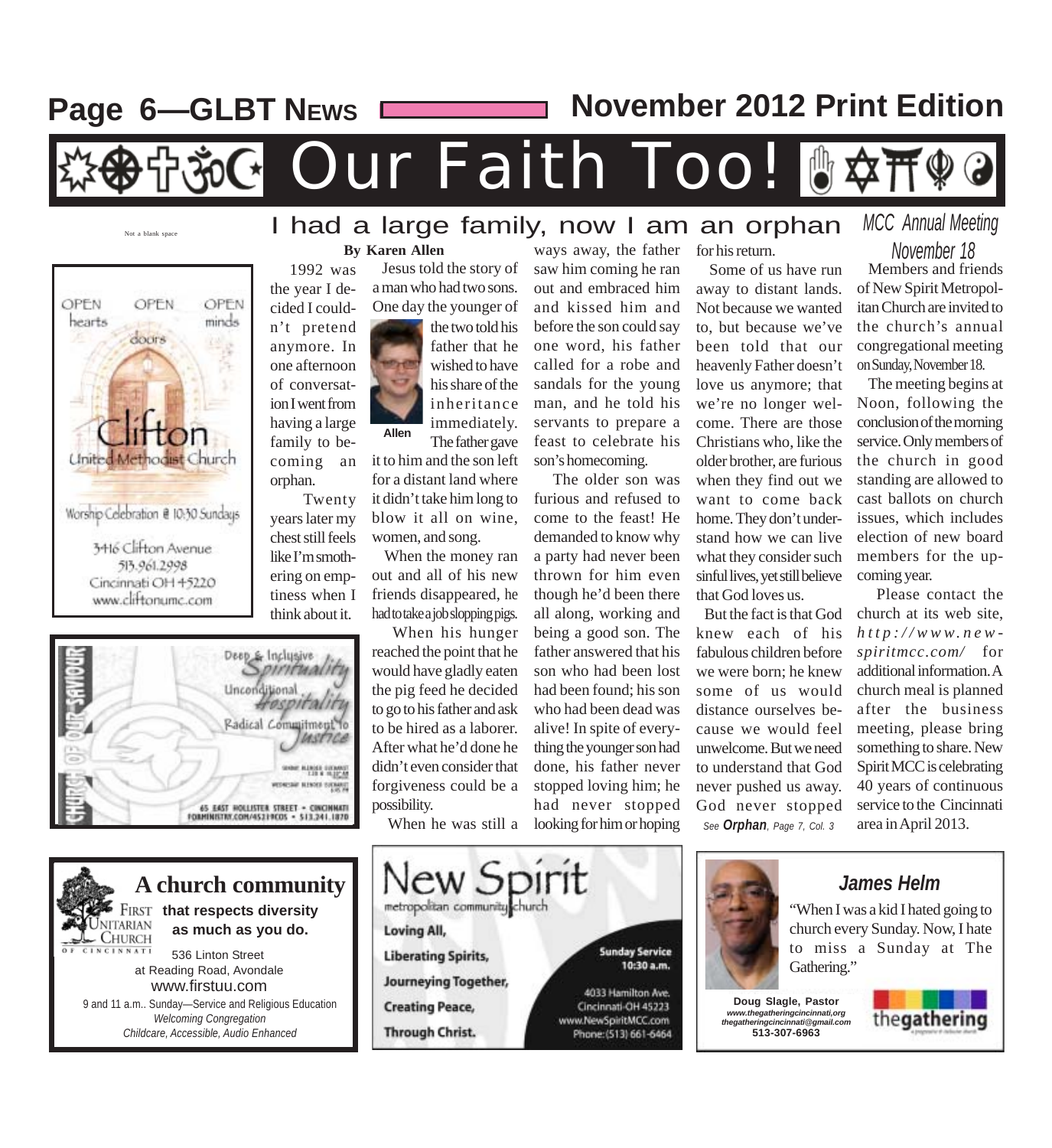# **November 2012 Print Edition GLBT News***—***Page 7**

**Goose report**

 If you didn't catch it last month, the Center has a new volunteer coordinator, Hannah Smith. I failed to share that Toby Martino, her predecessor and at large board member of the Center is moving temporarily back home to Lima, Ohio (*no he was not on Glee and he'll tell you Lima is nowhere like what is portrayed on television*).

 He'll stay with his folks for a couple of months, has a job waiting from him and eventually will relocate to Columbus with some of "his girls." It simply isn't enough to say "thanks" publicly to Toby.

He became my

Greater Cincinnati's **ONLY GLBT** Public Affairs Radio Program Saturdays, 3-5pm on WVQC.org/listen or 95.7 FM Programmers: Cheryl Eagleson, Producer; **Bruce Preston, Tracy Walker, Ron Clemons, Christopher Spencer, Paul Spencer** 



"daughter" a friend and frankly, gave Goose many a laugh on a Tuesday night. Hannah is doing a great job!

 If I repeated myself, a problem it seems with

elderly geese, Toby would turn to me and always say "Now, Mother – remember we had this discussion." I knew we were related through the grace of the Goddess, as one day – while my back was turned to him – he got into rubber bands and did his hair up in little braids. Through last fall and early spring, Jon Wise, from the Cleveland area – spent a year at the

**Mother Says By Michael Chanak Goose** Cincinnati State and met Toby through the Center. Jon – aka "the turtle" became Toby's daughter, hence my granddaughter – if that makes any sense. Jon and Toby,

> but all the best. Fun times and memories – particularly when we tried to record Jon's sign language home work and discovered the unisex bathroom sign at the Center was prominently displaced in the video. All I can say is "oh my." Note – Jon Wise now attending my Alma mater – Kent State University.

I'll miss you

 Mother Goose notes in passing that two board members of our local chapter of PFLAG Lynne Lefebvre and Mark Smith decided not to run for board positions this fall according to their fine newsletter writer Tom Jenkins. Great folks Lynne and Mark – as the Goose gets it – they will still be helping PFLAG as their time allows. Salt of the earth, I'd say.

 Mary Warders, long time treasury is of New Spirit MCC Cincinnati steps down at the end of the year. I have known her and her bride, Linda Pride many years. Good people. I am certain you'll still be seeing them at New Spirit come

Sunday at 10:30 am.

 Now, of course, the big decision looms, not the presidential election, but a more personal one: home for Thanksgiving or Christmas or both? Nothing like that family holiday drama to make you wish – you never left your barn.

loving us, never stopped looking for us, and never stopped hoping that one day all his fabulous children would come home where they belong. No matter what we have done or will ever do, we cannot make God love us any more or any less than he already does. That's grace, and one day even our angry older brothers will understand how sweet it is. *Orphan—from Page 6*

Karen Gels Allen and her partner, Adriana Bustamante, are co-pastors of The Living Water Ministries (*on Facebook*), and preach at New Spirit Metropolitan Community Church in Northside.







#### "Moppin Mamas"

Let Us Get Your House Clean for the Holidays. Honest, Reliable Women. Lot's of Experience.

We Actually Like To Clean! Call Karen **513-979-4295**



2729 MADISON RD CINTI OH 45209